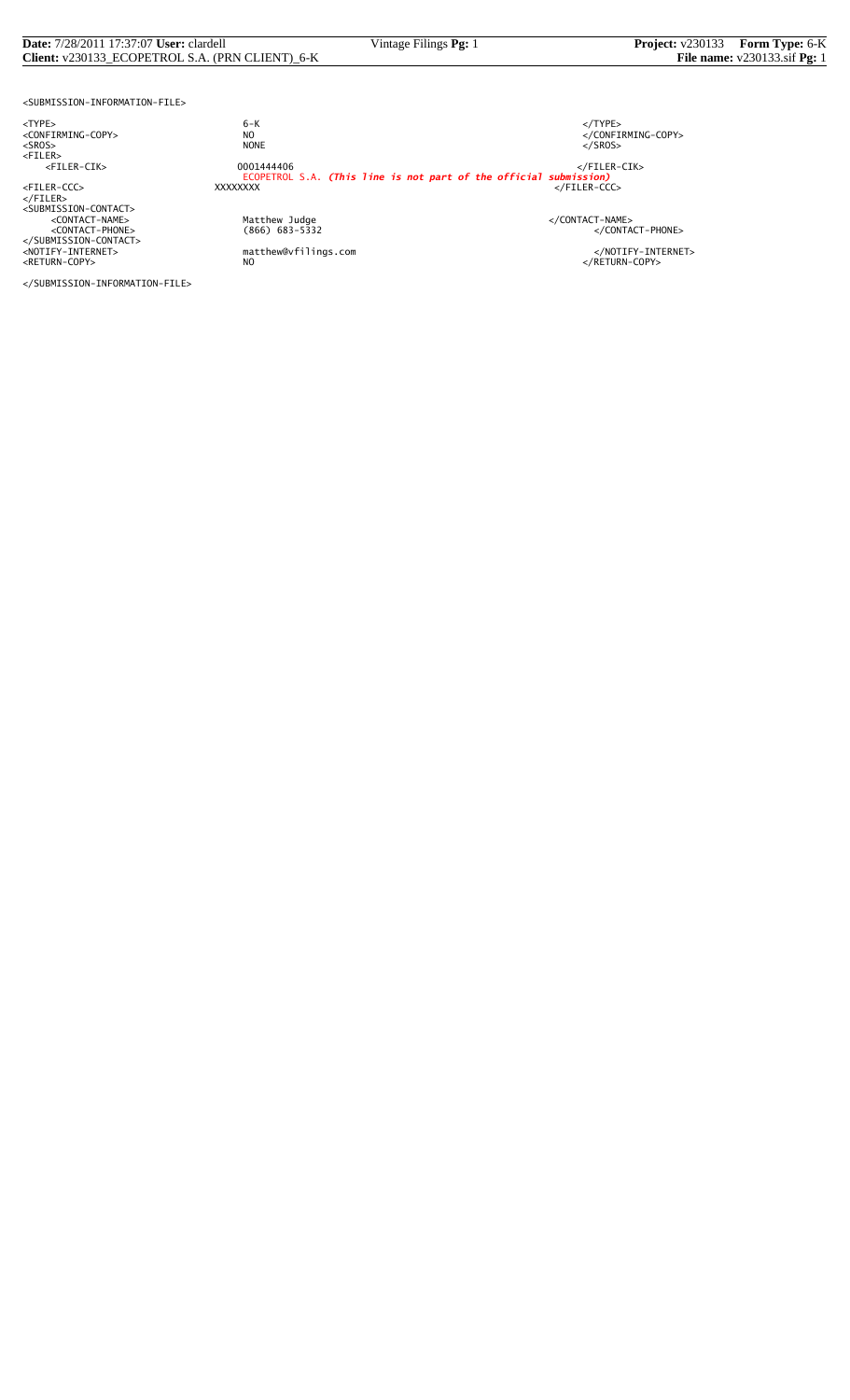#### **SECURITIES AND EXCHANGE COMMISSION Washington, D.C. 20549**

 $\overline{a}$ 

 $\overline{a}$ 

 $\overline{a}$ 

 $\overline{a}$ 

#### **FORM 6-K REPORT OF FOREIGN PRIVATE ISSUER PURSUANT TO RULE 13a-16 OR 15d-16 OF THE SECURITIES EXCHANGE ACT OF 1934**

July 2011

Commission File Number: 333-153452

**ECOPETROL S.A.**

*(Exact name of registrant as specified in its Charter)*  $\overline{a}$ 

> Carrera 7 No. 37 – 69 BOGOTA – COLOMBIA

*(Address of registrant's principal executive offices)*

Indicate by check mark whether the registrant files or will file annual reports under cover Form 20-F or Form 40-F.

Form 20-F  $\boxtimes$  Form 40-F  $\Box$ 

Indicate by check mark if the registrant is submitting the Form 6-K in paper as permitted by Regulation S-T Rule 101(b)(1):

 $Yes$   $\Box$  No  $\boxtimes$ 

Indicate by check mark if the registrant is submitting the Form 6-K in paper as permitted by Regulation S-T Rule 101(b)(7):

 $Yes$   $\Box$  No  $\boxtimes$ 

Indicate by check mark whether by furnishing the information contained in this Form, the registrant is also thereby furnishing the information to the Commission pursuant to Rule 12g3-2(b) under the Securities Exchange Act of 1934.

Yes □ No ⊠

If "Yes" is marked, indicate below the file number assigned to the registrant in connection with Rule  $12g3-2(b)$ : 82- $N/A$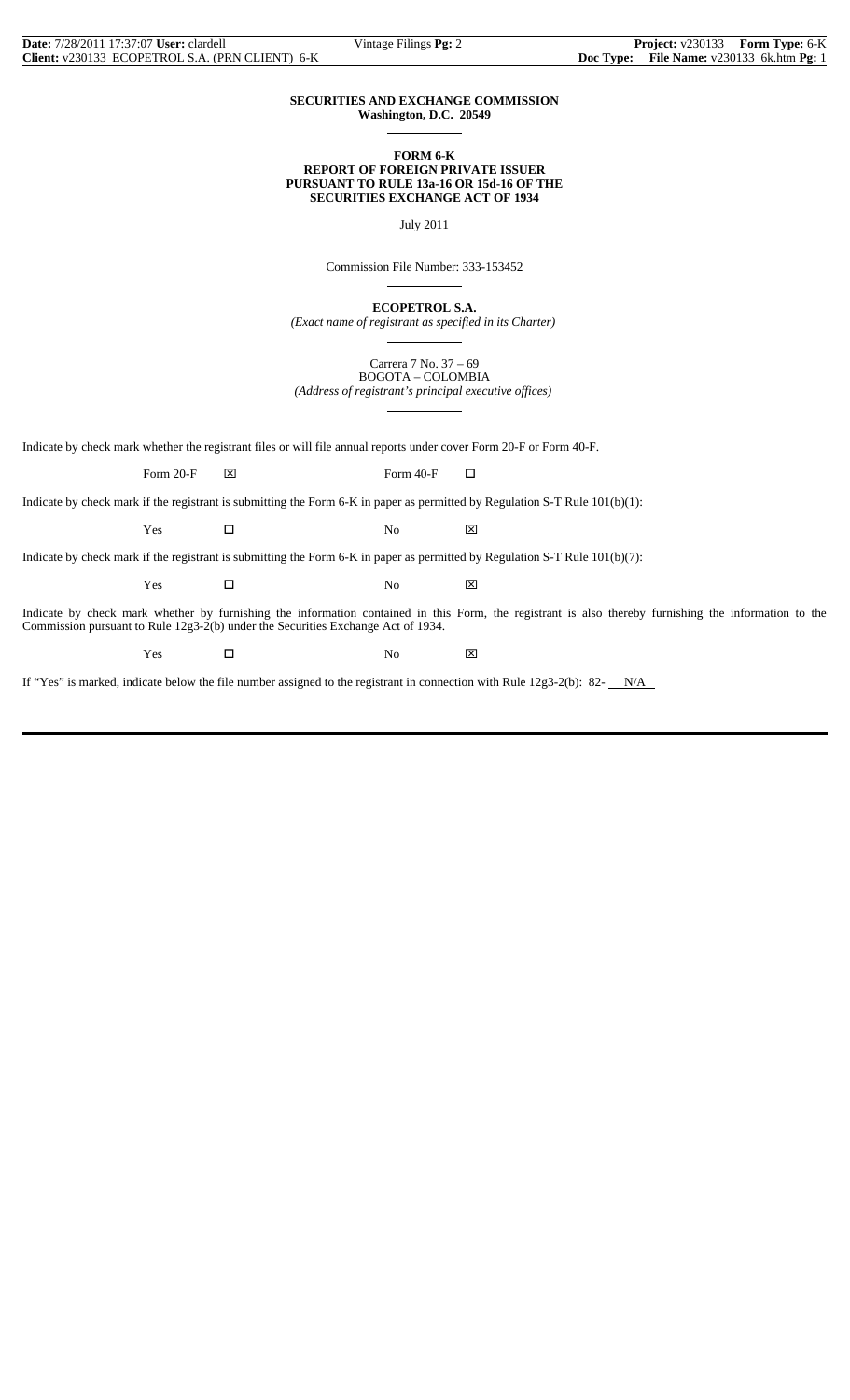#### **ECOPETROL ADOPTS MEASURES TO GUARANTEE THE ADEQUATE REPRESENTATION OF SHAREHOLDERS AT THE SHAREHOLDERS' EXTRAORDINARY MEETING**

In accordance with articles 2.3.1.1 and 2.3.1.2 of Resolution 1200 of 1995, as supplemented by article 1 of Resolution 116 of 2002, the Board of Directors of Ecopetrol S.A. ("Ecopetrol" or the "Company") in its meeting held on July 28, 2011 approved the implementation of the following measures in order to guarantee the adequate representation of the Company's Shareholders' Extraordinary Meeting to be held on August 3, 2011 (the "Meeting"):

- 1. The Company's Management is required to provide information on the option Shareholders have to be represented at the Meeting through a proxy and the legal requirements that those proxies must accomplished.
- 2. The Company's employees were instructed to participate in the review of Shareholder proxies. The proxies that do not comply with the requirements established by law will not be accepted.
- 3. The Company's Management was instructed to inform the Company's managers and employees that they may not recommend to Shareholders that they vote a certain way on any specific list.
- 4. The Company's Management was instructed to inform the Company's managers and employees not to suggest, coordinate, or agree with Shareholders on the submission of Shareholder Proposals.
- 5. The Company's Management was instructed to inform the Company's managers and employees not to suggest, coordinate or agree with Shareholders that they vote in favor or against any given Shareholder Proposal.
- 6. The Company's Management was instructed to inform Shareholders that they cannot grant proxies to persons who are directly, or indirectly, part of the Company's Management.
- 7. The Company's managers were instructed to adopt all measures necessary in order to ensure that the Company's employees act in a neutral manner when interacting with different Shareholders.
- 8. The Secretary General of Ecopetrol was appointed as the person responsible to verify adequate compliance with these measures.
- 9. The Legal Vice-Presidency was appointed as the internal division responsible for the review of Shareholders' proxies.

The measures listed above (adopted by the Board of Directors of Ecopetrol S.A. in order to ensure compliance with articles 2.3.1.1 and 2.3.1.2 of the Resolution 1200 of 1995) will be informed by the Chairman of the Board of Directors to the Colombian Superintendence of Finances, prior to the Shareholders' Extraordinary Meeting.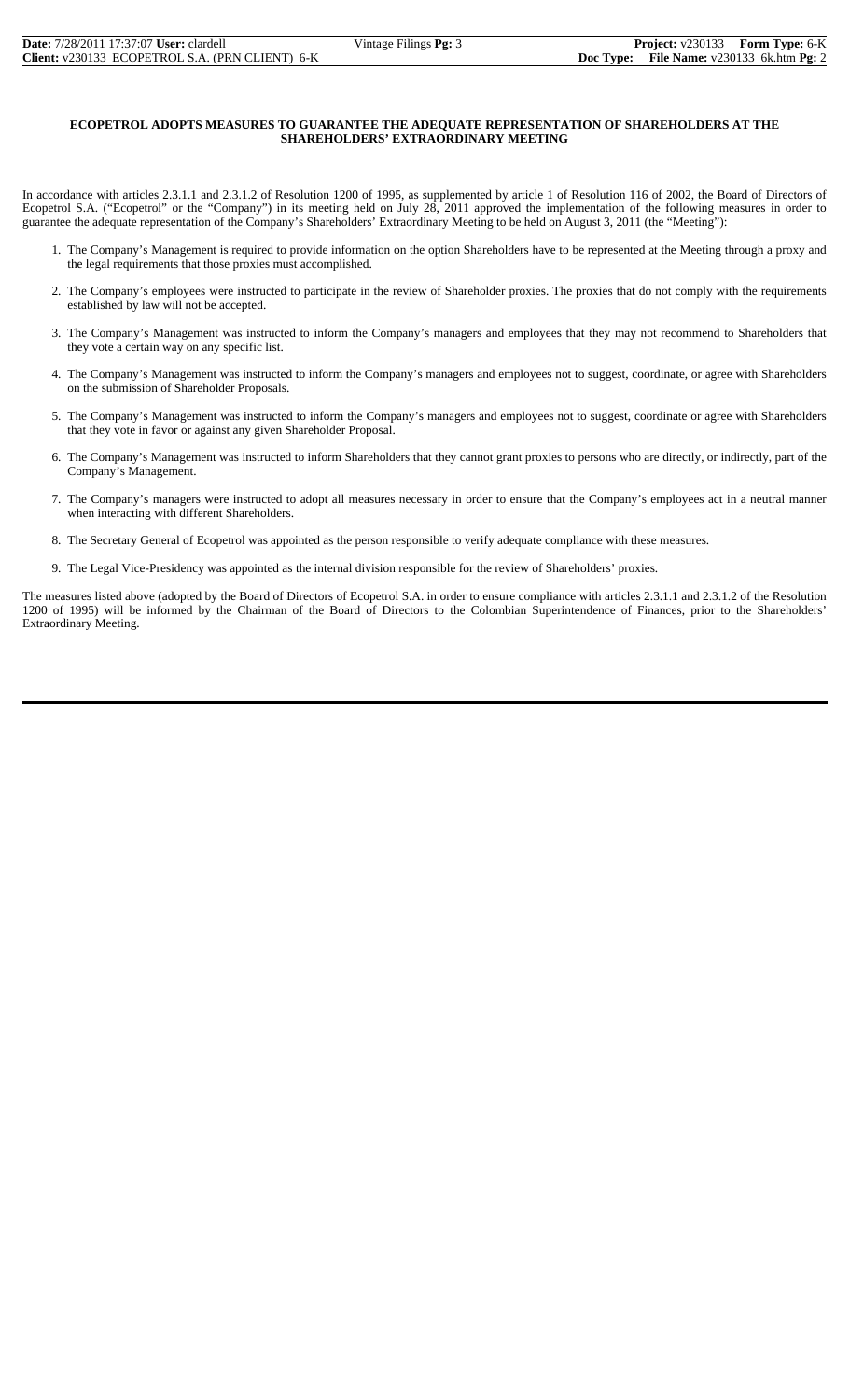### SIGNATURE

Pursuant to the requirements of the Securities Exchange Act of 1934, the Registrant has duly caused this report to be signed on its behalf by the undersigned, thereto duly authorized.

Date: July 28, 2011

Ecopetrol S.A.

By: /s/ Adriana M. Echeverri

 Name: Adriana M. Echeverri Title: Chief Financial Officer